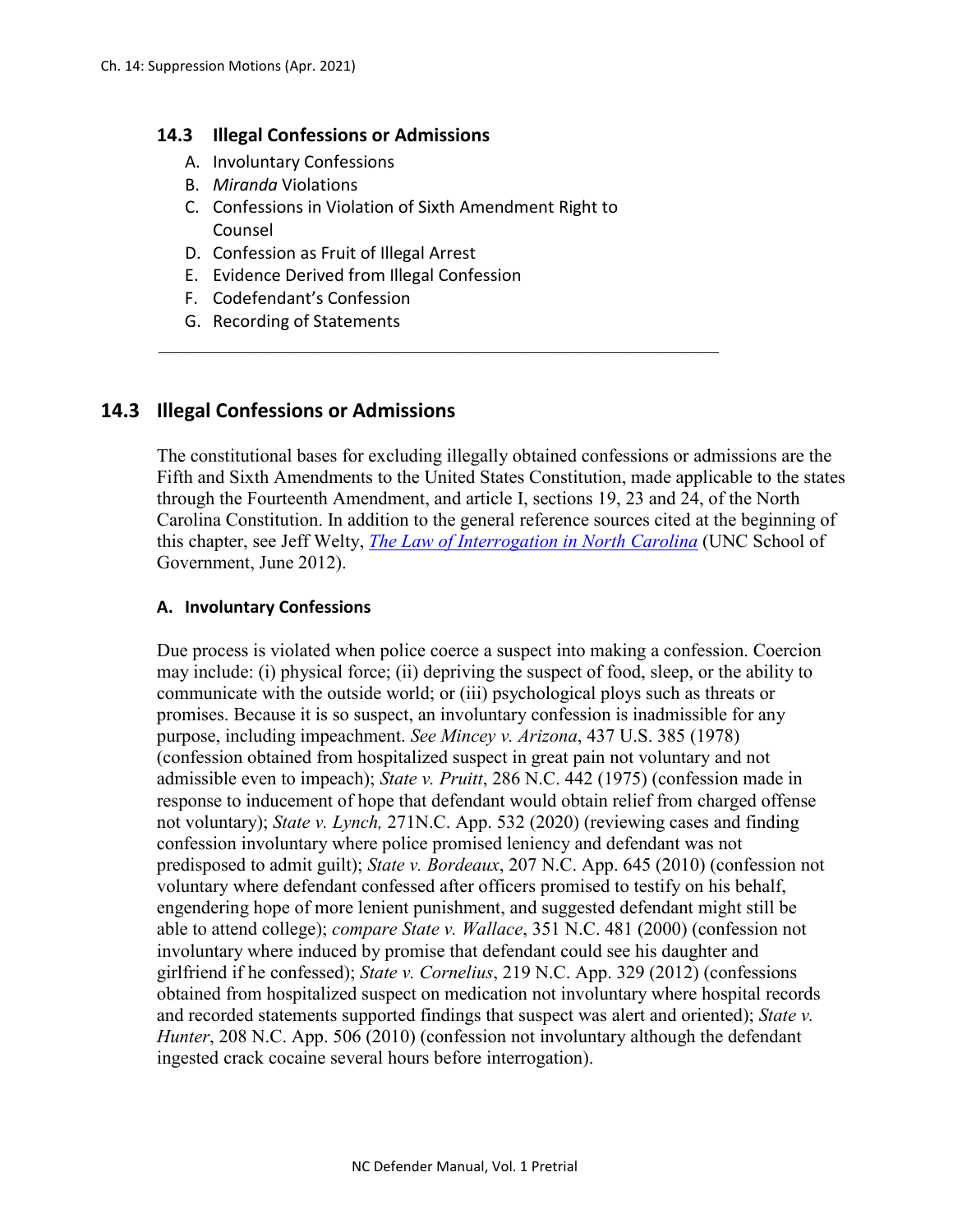A court must examine the totality of the circumstances in determining whether a confession is involuntary. *See Malloy v. Hogan*, 378 U.S. 1 (1964); *Bordeaux*, 207 N.C. App. at 655–66 (applying totality of circumstances test and finding confession involuntary).

#### **B.** *Miranda* **Violations**

**Generally.** A defendant may be able to suppress a statement under the authority of *Miranda v. Arizona*, 384 U.S. 436 (1966), if he or she gives a statement while in police custody in response to interrogation and:

- was not adequately given *Miranda* warnings;
- did not knowingly and voluntarily waive his or her *Miranda* rights; or
- invoked his or her rights and that invocation was not honored by the police.

**Requirements of "custody" and "interrogation."** As a means of protecting the Fifth Amendment privilege against self-incrimination, a suspect is constitutionally entitled to receive *Miranda* warnings if he or she (i) is in police custody, and (ii) is interrogated by the police.

"Custody" has been defined as either arrest or "a restraint on freedom of movement of the degree associated with formal arrest." *State v. Buchanan*, 353 N.C. 332 (2001) (disavowing former test for custody of whether reasonable person would feel free to leave presence of police, the test used under the Fourth Amendment for determining whether a seizure occurred); *see also State v. Waring*, 364 N.C. 443 (2010) (defendant not in custody during initial questioning at police station; officer first told defendant that he was "being detained" but "was not under arrest" and defendant then voluntarily went to police station, where he was left alone in unlocked interview room with no guard posted); *State v. Hemphill*, 219 N.C. App. 50 (2012) (interrogation was custodial for *Miranda* purposes where defendant was chased, forced to ground with taser, and handcuffed; court finds defendant not prejudiced by failure to suppress statements); *State v. Allen*, 200 N.C. App. 709 (2009) (defendant at hospital for treatment was not in custody to require *Miranda* warnings when officer questioned him). A person is not necessarily in custody within the meaning of *Miranda* when he is in prison and is removed from the general population for questioning about events that occurred outside prison. See *infra* "Interrogation of pretrial detainees and prisoners" in this subsection B.

The age of a child subjected to police questioning is relevant to the *Miranda* custody analysis if the child's age was known to the officer at the time of police questioning or would have been objectively apparent to a reasonable officer. *J.D.B. v. North Carolina*,564 U.S. 261 (2011). The rationale for this holding is that a reasonable child subjected to police questioning will sometimes feel pressured to submit when a reasonable adult would feel free to go. While *J.D.B.* declined to consider factors other than age, counsel may argue that other personal characteristics, such as low IQ, may similarly affect a person's understanding of his or her freedom of action. *See State v. Quick*, 226 N.C. App. 541 (2013) (State failed to prove that any waiver of *Miranda*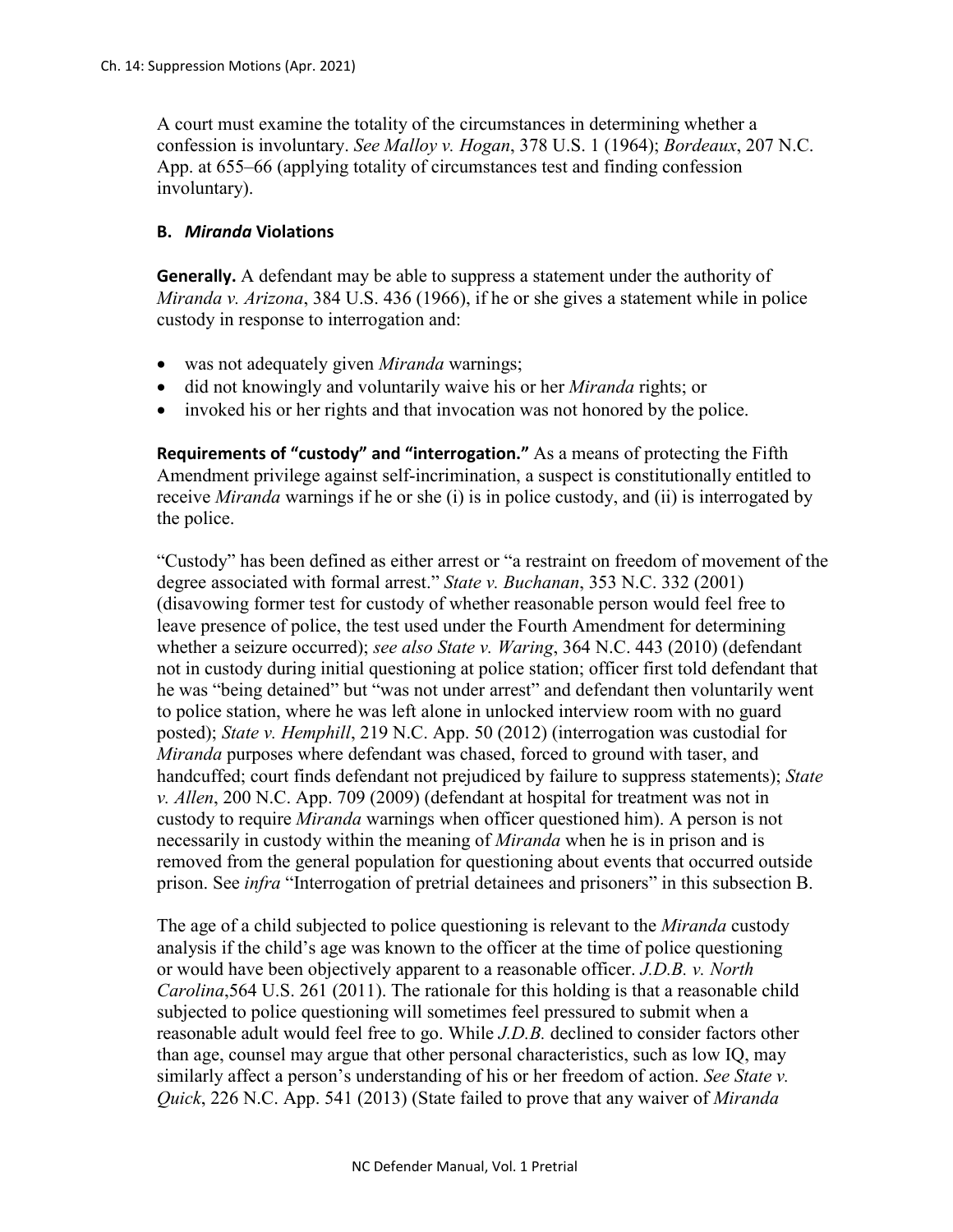rights was knowing and voluntary where defendant was 18 years old, had limited experience with the criminal justice system, there was a period of time between 12:39 p.m. and 12:54 p.m. where there is no evidence as to what occurred, and the interrogation was not recorded).

"Interrogation" is defined as questioning or its functional equivalent—that is, statements or actions that the officers should have known were reasonably likely to elicit an incriminating response by the subject. *See Rhode Island v. Innis*, 446 U.S. 291, 300–02 (1980); *State v. Hensley*, 201 N.C. App. 607 (2010) (officer's conduct and statements to defendant, including saying the conversation was not "on the record," constituted interrogation to require *Miranda* warnings); *compare State v. Stover*, 200 N.C. App. 506 (2009) (court finds that officer asked defendant why he was hanging out the window to ascertain circumstances rather than to elicit incriminating response; additional, unsolicited statements by defendant were not in response to question asked). There is no violation of the Fifth Amendment when a suspect makes a "spontaneous" statement to police, not in response to interrogation. *See, e.g., State v. Jones*, 161 N.C. App. 615 (2003). Factors that are relevant to the determination of whether police interrogated a suspect, or should have known their conduct was likely to elicit an incriminating response, include: (1) the intent of the police; (2) whether the practice is designed to elicit an incriminating response from the accused; and (3) any knowledge the police may have had concerning the unusual susceptibility of a defendant to a particular form of persuasion. *State v. Fisher*, 158 N.C. App. 133 (2003), *aff'd per curiam*, 358 N.C. 215 (2004); *see also State v. Herrera*, 195 N.C. App. 181 (2009) (police did not interrogate suspect by placing call to suspect's grandmother in Honduras and allowing him to converse with her on speaker phone in presence of officer and interpreter), *rev'd on other grounds by State v. Ray*, [364 N.C. 272 \(2010\).](https://a.next.westlaw.com/Link/Document/FullText?findType=Y&serNum=2022865634&pubNum=711&originationContext=document&transitionType=DocumentItem&contextData=(sc.Keycite))

*Miranda* warnings do not apply to a request for consent to search, in part because a request for consent has been held not to constitute an interrogation under *Miranda*. *See State v. Cummings*, 188 N.C. App. 598 (2008) (defendant's motion to suppress evidence seized as a result of consent search of his car denied although officer obtained consent after defendant had invoked *Miranda* rights).

**Waiver.** Before any custodial statement, made in response to police interrogation, is admissible at trial, the suspect must knowingly and voluntarily waive his or her rights. *See Miranda v. Arizona*, 384 U.S. 436 (1966). As a practical matter, law enforcement officers generally try to obtain an express waiver of rights from a defendant. *See* FARB at 578–79 (recommending this practice to officers). An express waiver may not be necessary, however. *See North Carolina v. Butler*, 441 U.S. 369 (1979) (so stating). For example, in *Berghuis v. Thompkins*, 560 U.S.370 (2010), the Court found that a suspect who had been given *Miranda* warnings and had remained largely silent during a two hour and forty-five minute interrogation waived his rights by responding to a question. The court did not require an express waiver and found instead that the uncoerced statement constituted an implied waiver. The suspect's silence during the bulk of the interrogation did not invoke his right to remain silent. For additional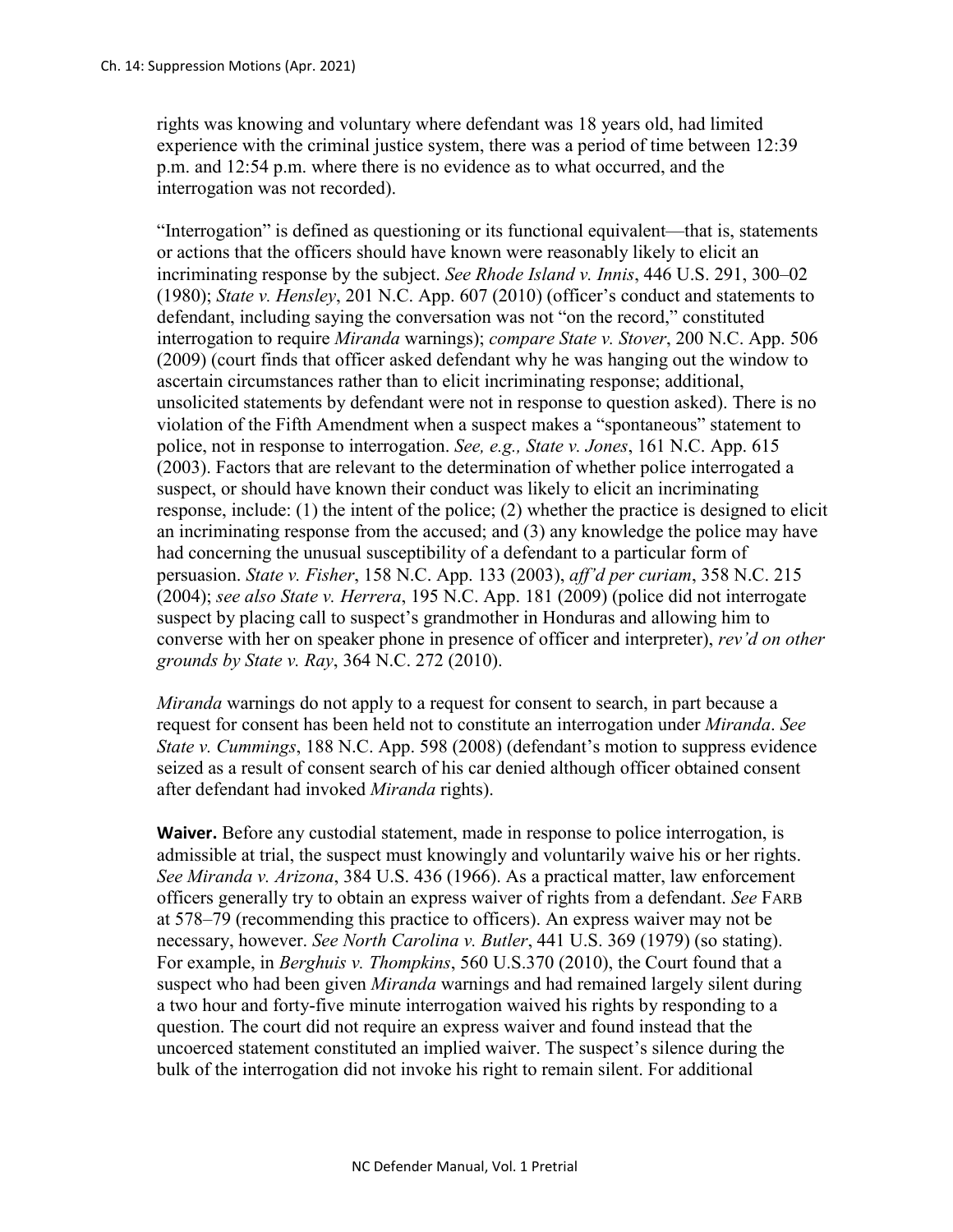analysis of the *Berghuis* opinion, see Robert L. Farb, *[The United States Supreme](https://www.sog.unc.edu/sites/www.sog.unc.edu/files/reports/berghuisvthompkins.pdf)  [Court's Ruling in Berghuis v. Thompkins](https://www.sog.unc.edu/sites/www.sog.unc.edu/files/reports/berghuisvthompkins.pdf)* (UNC School of Government, June 7, 2010).

Conversely, an express waiver may not be sufficient to show a valid waiver of rights if other evidence, such as evidence of coercion or lack of understanding, shows that the defendant did not waive his or her rights knowingly and voluntarily.

Whether a waiver of *Miranda* rights was knowing and voluntary has been the subject of numerous cases, too numerous to cover in this manual. *See, e.g., State v. Quick*, 226 N.C. App. 541 (2013) (State failed to prove that any waiver of *Miranda* rights was knowing and voluntary where defendant was 18 years old, had limited experience with the criminal justice system, there was a period of time between 12:39 p.m. and 12:54 p.m. where there is no evidence as to what occurred, and the interrogation was not recorded); *State v. Robinson*, 221 N.C. App. 509 (2012) (waiver knowing and voluntary based on totality of circumstances despite defendant's limited mental capacity); *State v. Bordeaux*, 207 N.C. App. 645 (2010) (confession was involuntary where defendant received *Miranda* warnings and waived right to remain silent after officers promised to testify on his behalf, engendering a hope of more lenient punishment, and suggested defendant may still be able to attend college); *State v. Mohamed*, 205 N.C. App. 470 (2010) (the defendant's English skills sufficiently enabled him to understand *Miranda* warnings that were read to him where the defendant complied with officer's instructions, wrote his confession in English, and never asked for an interpreter); *State v. Nguyen*, 178 N.C. App. 447 (2006) (defendant's written waiver of *Miranda* rights knowing and voluntary where police officer acted as interpreter); *State v. Crutchfield*, 160 N.C. App. 528 (2003) (defendant moved to suppress statements made while he was in the hospital and under medication on the theory that he did not knowingly and voluntarily waive *Miranda* rights; denial of motion upheld).

**Invocation of right to counsel.** If a suspect invokes his or her *right to counsel,* the invocation must be honored by police and *all* in-custody interrogation must stop regarding *all* crimes until the suspect is provided with counsel or, as discussed below, there has been a 14-day break in custody. In-custody questioning may resume before then only if the suspect asks to talk further with police. *See Edwards v. Arizona*, 451 U.S. 477 (1981); *State v. Torres*, 330 N.C. 517 (1992), *overruled on other grounds by State v. Buchanan,* 353 N.C. 332 (2001); *State v. Quick*, 226 N.C. App. 541 (2013) (defendant did not initiate communication with police after his initial request for counsel and thus did not waive right to counsel; defendant talked to police only after they told him an attorney could not help him, which police knew or should have known would be reasonably likely to elicit an incriminating response); *State v. Moses*, 205 N.C. App. 629 (2010) (no error to deny defendant's motion to suppress where defendant initially invoked his right to counsel and later reinitiated conversation with officer, who again advised defendant of *Miranda* rights and obtained a written waiver).

In *Edwards*, the U.S. Supreme Court established that once a defendant asserts the right to counsel at a custodial interrogation, an officer may not conduct a custodial interrogation of the defendant until a lawyer is made available for the interrogation or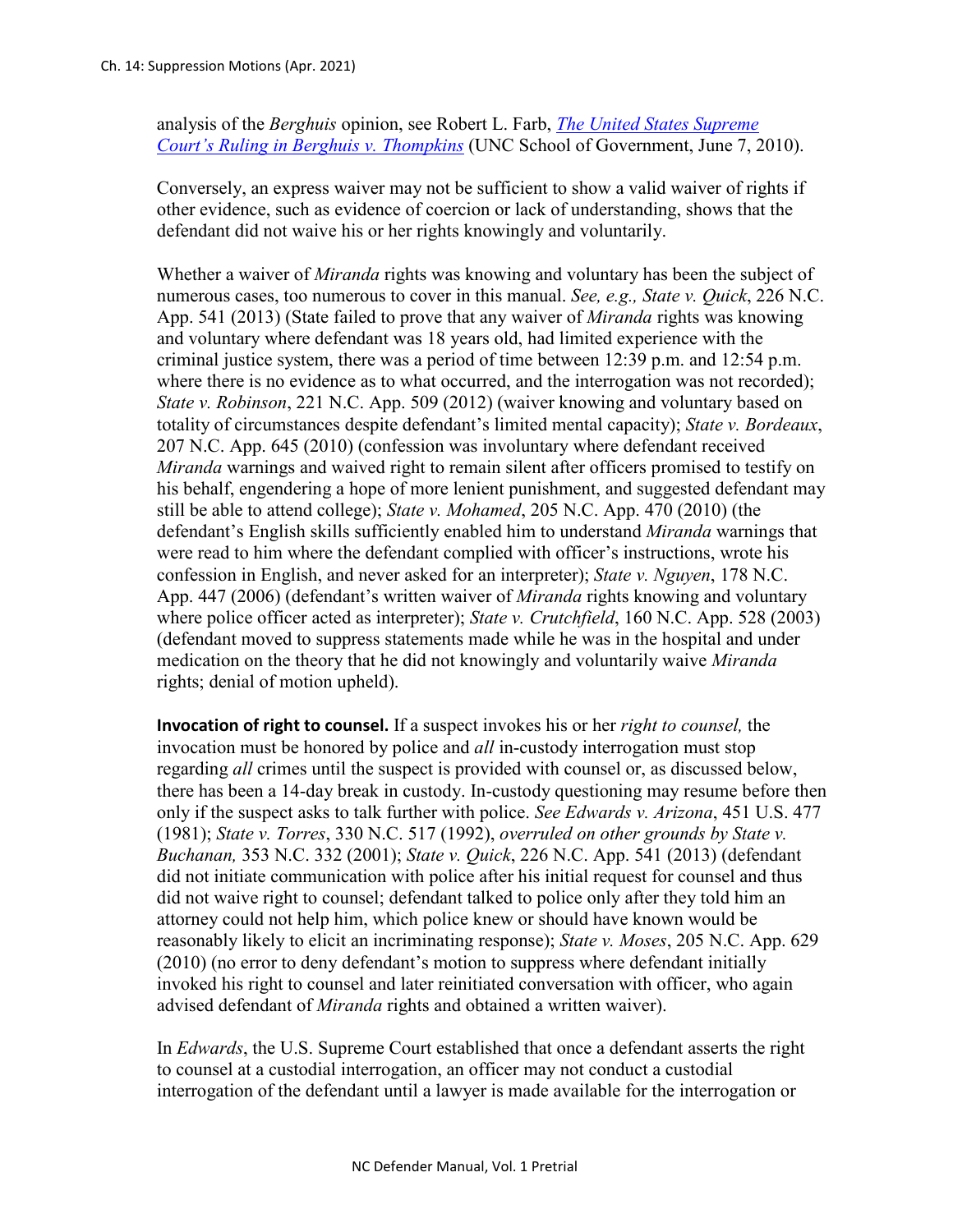the defendant initiates further communication with the officer. The rationale behind *Edwards* was that once the defendant invokes the right to counsel, any subsequent waiver of the right to counsel and response to police-initiated custodial interrogation is presumed involuntary. However, in *Maryland v. Shatzer*, 559 U.S. 98 (2010), the U.S. Supreme Court announced a new rule—when there is a break in custody for 14 days or more after a defendant has asserted the right to counsel at a custodial interrogation, an officer may reinitiate custodial interrogation after giving *Miranda* warnings and obtaining a waiver of *Miranda* rights. A two-week break in custody, according to the Court, is sufficient to end the inherently compelling pressures of custodial interrogation. Thus, officers may lawfully approach a defendant, obtain a waiver, and interrogate him or her, even though the defendant told the officers two weeks earlier that he or she did not want to talk to them without having a lawyer present. For further discussion of the impact of *Shatzer*, see Robert L. Farb, *[The United States Supreme Court's Ruling in](https://www.sog.unc.edu/sites/www.sog.unc.edu/files/reports/marylandshatzer2010.pdf)  [Maryland v. Shatzer](https://www.sog.unc.edu/sites/www.sog.unc.edu/files/reports/marylandshatzer2010.pdf)* (UNC School of Government, May 10, 2010). For a discussion of the impact of *Shatzer* on questioning of pretrial detainees, see *infra* "Interrogation of pretrial detainees and prisoners" in this subsection B.

As a general matter, a request for counsel must be unambiguous to halt interrogation. *See Davis v. United States*, 512 U.S. 452 (1994); *State v. Little*, 203 N.C. App. 684 (2010) (suspect did not invoke right to counsel by asking detective whether he needed a lawyer); *State v. Dix*, 194 N.C. App. 151, 156–57 (2008) (under circumstances, suspect's statement "I'm probably gonna have to have a lawyer," did not invoke right to counsel); *compare State v. Torres*, 330 N.C. 517 (1992) (in pre-*Davis* case, the court held that when a defendant makes an ambiguous request for counsel, officer must clarify the defendant's request before continuing with the interrogation [although this aspect of the decision has been superseded by *Davis*, the court's holding that the defendant invoked her right to counsel in the circumstances of the case may remain good law—she twice asked officers whether she needed a lawyer and was advised that she did not need one; in *Dix*, 194 N.C. App. at 157, the court noted that the officers in *Torres* dissuaded the defendant from having counsel during the interrogation]).

For a discussion of the limits on questioning a defendant who is not in custody and who is protected by the Sixth Amendment right to counsel, see *infra* § 14.3C, Confessions in Violation of Sixth Amendment Right to Counsel.

**Invocation of right to silence.** If a suspect invokes his or her *right to silence*, the interrogation likewise must stop. Some cases suggest that if a suspect invokes the right to silence only, an officer may later reinitiate interrogation without a break in custody in some circumstances. *See State v. Murphy*, 342 N.C. 813 (1996) (finding on facts presented that reinitiation of interrogation violated defendant's Fifth Amendment rights; officers did not "scrupulously honor" defendant's assertion of right to remain silent); *see also* FARB at 579 (discussing issue); 2 LAFAVE CRIMINAL PROCEDURE § 6.9(f), at 939 (finding it "highly questionable" to permit police to reinitiate interrogation about same crime of defendant who has asserted right to remain silent). The suspect must clearly invoke the right to remain silent. *See State v. Fletcher*, 348 N.C. 292 (1998) (incriminating statements admissible where defendant said that after he got some sleep he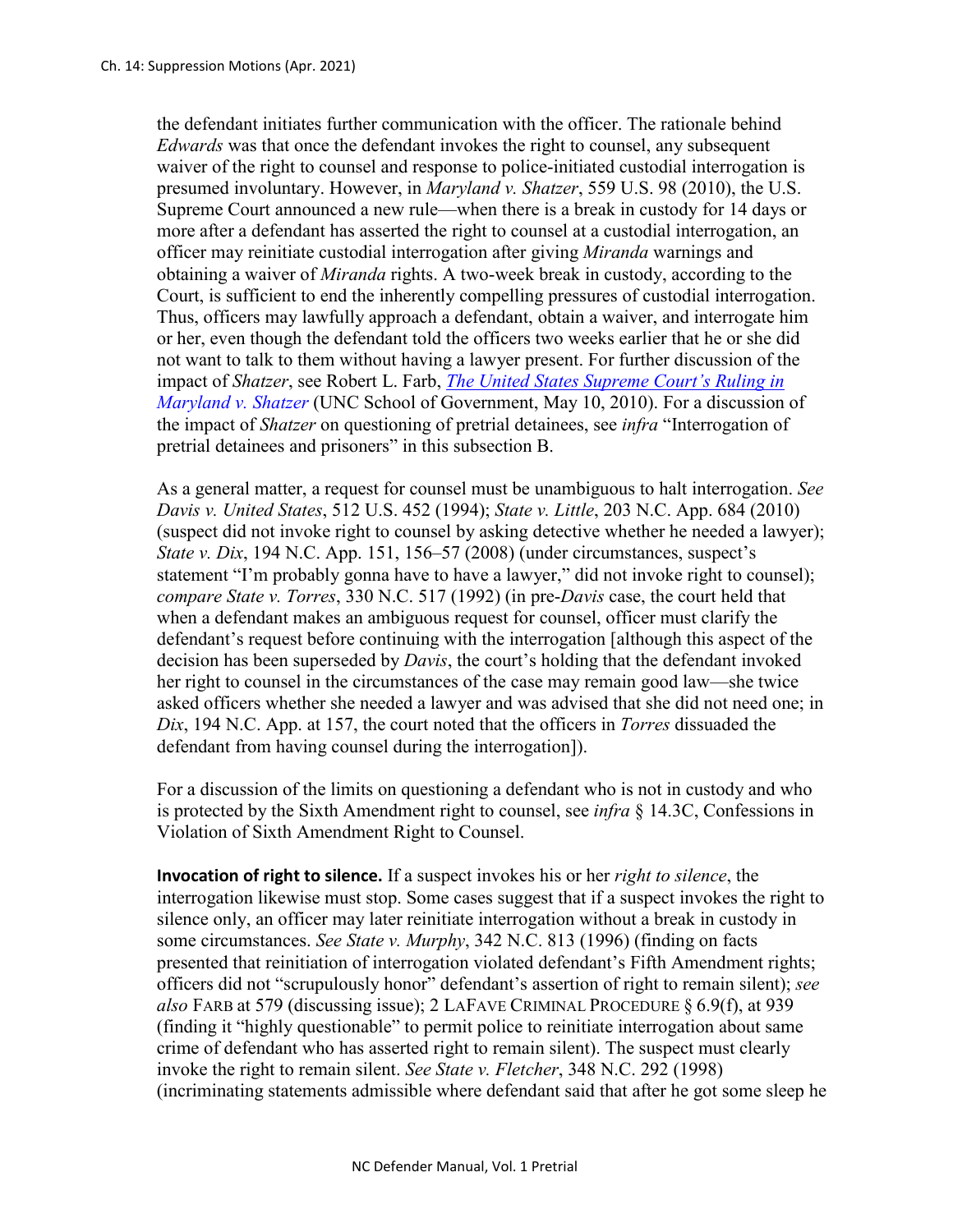would lead officers to stolen items, the officers took a break, and then they reinitiated interrogation). Remaining silent does not necessarily constitute an assertion of the right to remain silent. In *Berghuis v. Thompkins*, 560 U.S. 370 (2010), the court held that the defendant did not unambiguously assert the right to remain silent where he was mostly silent during two hours and forty-five minutes of interrogation and then made incriminating statements without affirmatively asserting the right to remain silent. *See also State v. Westmoreland*, 314 N.C. 442, 445 (1985) (defendant who remained silent except for occasional brief denials of involvement "only showed that he did not desire to respond to specific questions" and did not thereby assert his right to remain silent); *State v. Bordeaux*, 207 N.C. App. 645 (2010) (following *Berghuis* in dictum).

The defendant's silence itself may be admissible against the defendant where the right is not expressly invoked and when the defendant was not in custody. *See Salinas v. Texas,*  570 U.S. 178 (2013) (where defendant was not in custody and voluntarily answered some questions without invoking his right to silence, his silence in the face of other questions could be used against him at trial); *see also* Jessica Smith, *[Use of a Defendant's Pre-](https://nccriminallaw.sog.unc.edu/use-of-a-defendants-pre-and-post-arrest-silence-at-trial/) and Post-Arrest [Silence at Trial](https://nccriminallaw.sog.unc.edu/use-of-a-defendants-pre-and-post-arrest-silence-at-trial/)*, N.C. CRIM. L., UNC SCH. OF GOV'T BLOG (Feb. 13, 2012).

**Impeachment exception.** A confession that has been suppressed for a *Miranda* violation, if otherwise voluntary under the Due Process Clause, may still be used to impeach a defendant who takes the stand and testifies on his or her own behalf at trial. *See Harris v. New York*, 401 U.S. 222 (1971); *State v. Bryant*, 280 N.C. 551 (1972); *State v. Burton*, 119 N.C. App. 625 (1995). *But see Missouri v. Seibert*, 542 U.S. 600 (2004) (court holds that deliberate withholding of *Miranda* warnings until after defendant confessed rendered inadmissible subsequent incriminating statements made after warnings were given; court expresses disapproval, in footnote 7, of similar tactic to obtain impeachment evidence).

**Interrogation of pretrial detainees and prisoners.** In *Maryland v. Shatzer*, 559 U.S. 98 (2010), the U.S. Supreme Court announced that when there is a break in custody for 14 days or more after a defendant has asserted the right to counsel at a custodial interrogation, an officer may reinitiate custodial interrogation after giving *Miranda*  warnings and obtaining a waiver of *Miranda* rights. The Court also ruled in *Shatzer* that a return to the general prison population by a prisoner serving his or her sentence may constitute a break in custody. The Court reasoned that a defendant who returns to the general prison population regains the degree of control over his or her life that existed before the interrogation. Thus, the inherently compelling pressures of custodial interrogation end when the defendant returns to his or her "normal life" in prison.

In *Howes v. Fields*, 565 U.S. 499 (2012), the U.S. Supreme Court held that incarceration does not always amount to custody for purposes of *Miranda*. In *Fields*, the Court found that the defendant, an inmate who was serving a prison sentence, was not in custody for *Miranda* purposes when he was taken from his cell to a conference room and questioned for five to seven hours about crimes allegedly committed outside of prison. The Court reasoned that questioning a person who is already serving a prison sentence does not generally involve the shock that accompanies arrest, and a person who is already serving a prison sentence is unlikely to be lured into speaking by a longing for prompt release and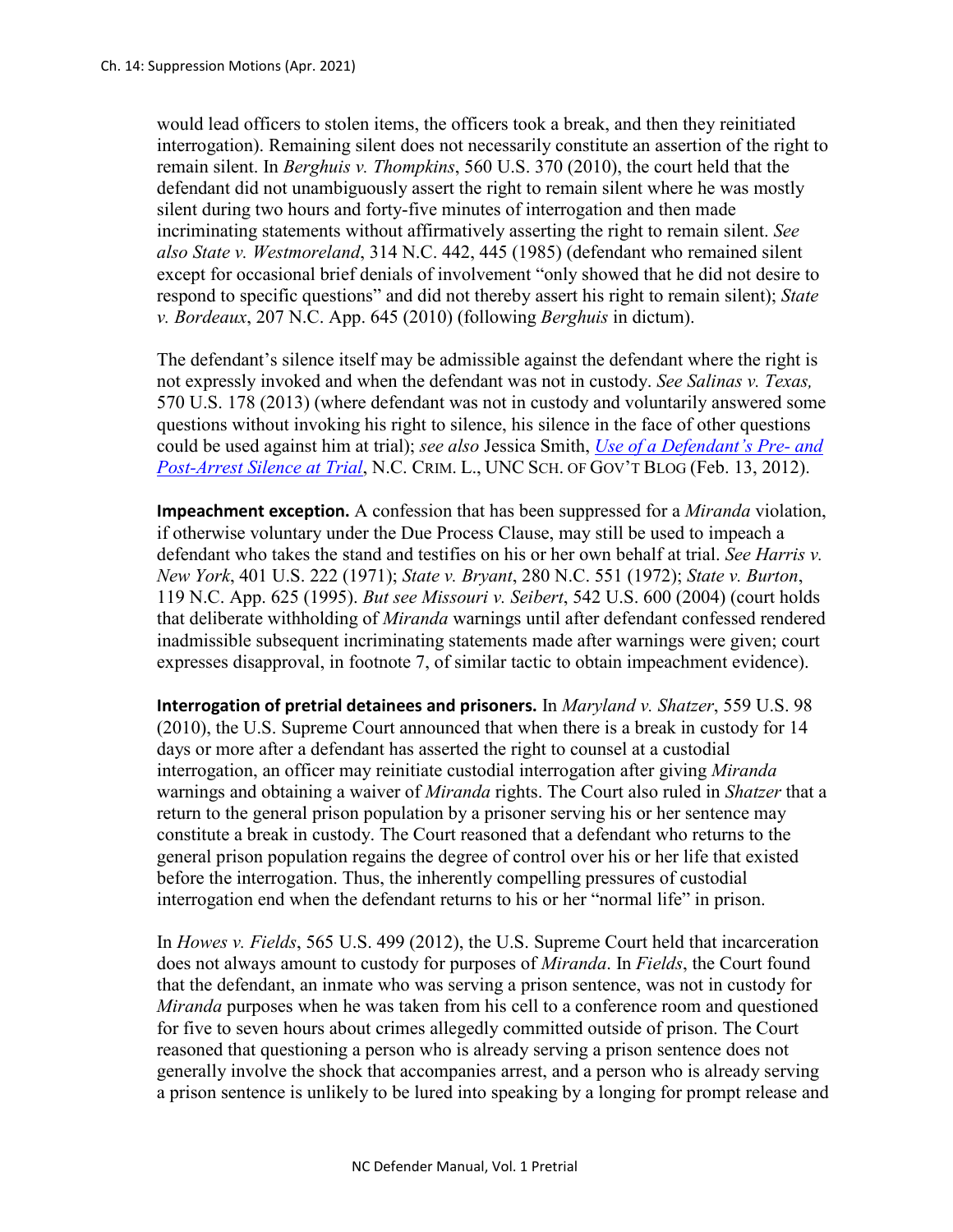would be likely to know that law enforcement officers lack the authority to alter his sentence. The Court took note of factors such as: the defendant was told that he could leave and go back to his cell whenever he wanted, the conference room door was sometimes open, and the defendant was not restrained.

In light of *Fields*, the State could argue that officers may reinitiate interrogation of a prisoner without giving *Miranda* warnings and without waiting 14 days as long as the prisoner is questioned in a noncustodial setting. Thus, defense counsel must be prepared to show that the defendant was "in custody while in custody," pointing to factual circumstances such as the setting in which the interrogation takes place and whether the defendant was given the opportunity to return to the general population.

Both *Shatzer* and *Fields* distinguished inmates who are serving a sentence from those in pretrial custody. Under the reasoning of these decisions, a pretrial detainee's return to his or her jail cell following assertion of his *Miranda* rights should not constitute a break in custody permitting reinterrogation; nor should interrogation of a pretrial detainee be considered noncustodial.

**Juvenile warnings.** Before interrogating a juvenile, law enforcement officers must inform the juvenile of his or her rights under G.S. 7B-2101. In addition to the usual *Miranda*  rights, a juvenile must be advised of the right to have a parent or guardian present during questioning.

A "juvenile" is any person under eighteen years of age who is not emancipated, married, or in the military. If the suspect is under eighteen, juvenile rights must be given even though the suspect may be old enough to be prosecuted in superior court. *See State v. Fincher*, 309 N.C. 1 (1983) (seventeen-year-old entitled to statutory juvenile warnings); *State v. Brantley*, 129 N.C. App. 725 (1998) (right to statutory warning applies to all juveniles).

If the juvenile is less than 16 years old, a parent, guardian, custodian, or attorney must be present when the juvenile is interrogated; otherwise any statement made by the juvenile is inadmissible against him or her. A parent, guardian, or custodian of the juvenile present at a juvenile's interrogation must be advised of the juvenile's rights but may not waive any rights on the juvenile's behalf. *See* G.S. 7B-2101(b).

The age of a child subjected to police questioning is also relevant to the *Miranda* custody analysis. *See J.D.B. v. North Carolina*, 564 U.S. 261 (2011), discussed *supra* under "Requirements of 'custody' and 'interrogation'" in this subsection B.

For a further discussion of interrogation of juveniles, see NORTH CAROLINA JUVENILE DEFENDER MANUAL § 11.3, Bases for Motions to Suppress Statement or Admission of Juvenile; § 11.4, Case Law: Motions to Suppress In-Custody Statement of Juvenile (UNC School of Government, Oct. 2017).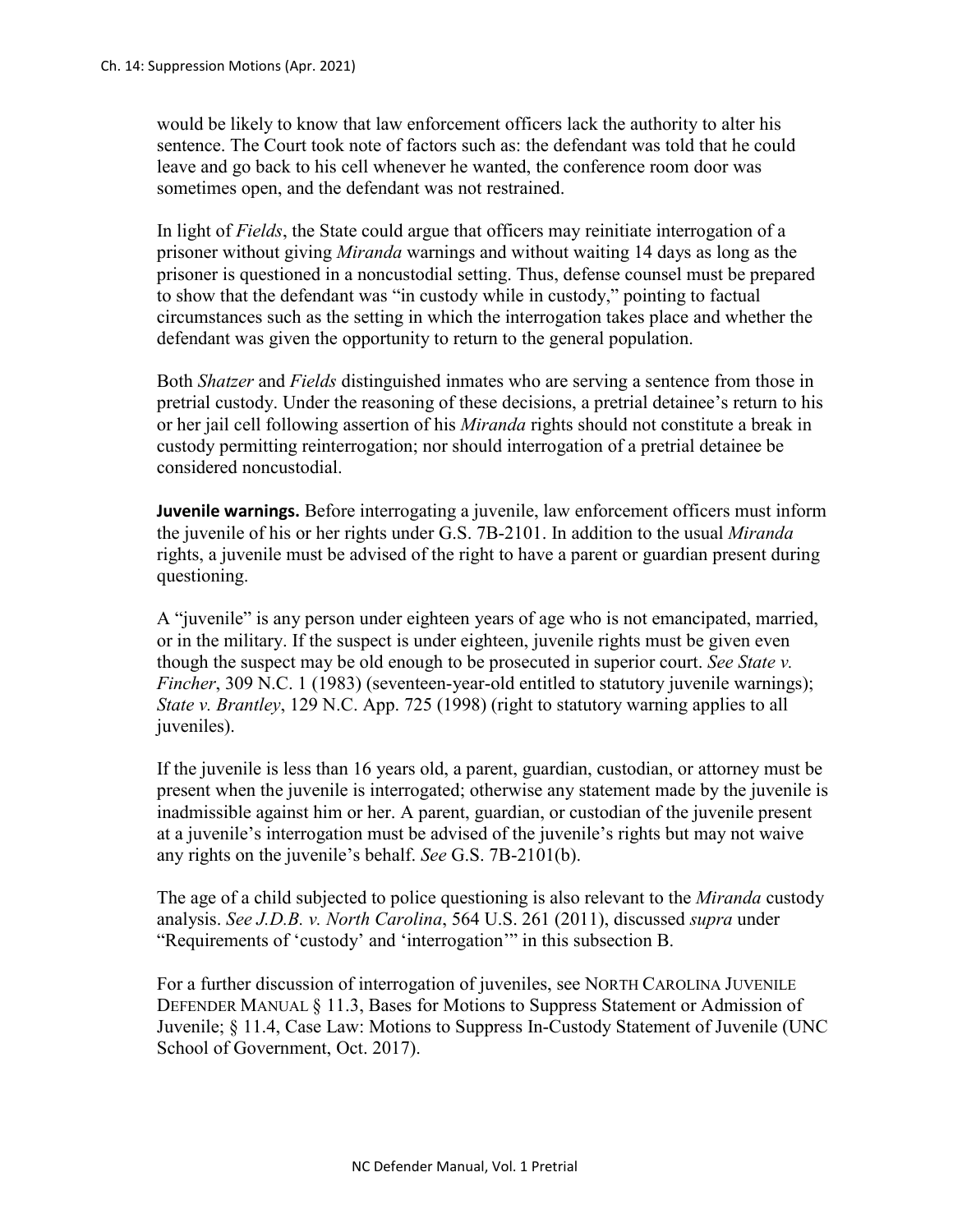**Warnings to noncitizens.** *See State v. Herrera*, 195 N.C. App. 181 (2009) (violation of Vienna Convention on Consular Relations, requiring notification to arrested foreign national of right to have consul of his or her country notified of arrest, does not provide remedy of suppression of confession), *rev'd on other grounds by State v. Ray*, 364 N.C. 272 (2010).

## **C. Confessions in Violation of Sixth Amendment Right to Counsel**

Generally, the Sixth Amendment right to counsel attaches at the initial appearance before a magistrate—that is, when a defendant has been arrested and taken to a magistrate by law enforcement—and the right exists at any critical stage thereafter, including interrogation. *See Rothgery v. Gillespie County*, 554 U.S. 191 (2008). Thus, following the initial appearance, a defendant has a Sixth Amendment right to have counsel present at any interrogation by the police, regardless of whether the defendant is in custody. The Sixth Amendment right to counsel may attach before the initial appearance before a magistrate, as when the case begins by indictment, which signals the initiation of adversary criminal proceedings and triggers Sixth Amendment protections. *See Rothgery*, 554 U.S. at 198 (citing *Kirby v. Illinois*, 406 U.S. 682 (1972)). The Sixth Amendment right to counsel is "offense specific"; thus, law-enforcement officers do not violate a defendant's Sixth Amendment rights by questioning an in-custody defendant about crimes unrelated to the charged offense. (Officers still must comply with the Fifth Amendment for any custodial interrogation. *See supra* § 14.3B, *Miranda* Warnings.) If the person is not in custody, but the Sixth Amendment right to counsel has attached, police likewise may ask questions about unrelated crimes. *See McNeil v. Wisconsin*, 501 U.S. 171 (1991); *State v. Williams*, 209 N.C. App. 441 (2011) (no Sixth Amendment violation for officers to speak with defendant about robbery and murder where defendant had not been formally charged with those crimes and was in custody on unrelated charges).

Under an earlier U.S. Supreme Court decision, *Michigan v. Jackson*, 475 U.S. 625 (1986), law enforcement officers were prohibited from initiating contact with a defendant who had exercised his Sixth Amendment rights after they had attached—that is, law enforcement could not question the defendant about the charges, whether he was in or out of custody, if the defendant had requested that the court appoint counsel on the charges. However, in *Montejo v. Louisiana*, 556 U.S. 778 (2009), the U.S. Supreme Court overruled *Michigan v. Jackson* and took a different approach to police questioning after the attachment of Sixth Amendment protections. *Montejo* held that officers may initiate contact with and question a defendant whose Sixth Amendment right has attached, even if the defendant has requested and received appointed counsel in court, provided that officers advise the defendant of the right to counsel (essentially, through *Miranda*-style warnings) and the defendant knowingly and voluntarily waives that right. (Officers still may be prohibited from interrogating an in-custody defendant who has asserted his or her right to counsel under the Fifth Amendment. *See supra* § 14.3B, *Miranda* Warnings.)

The "impeachment exception" (discussed *supra* in § 14.3B, *Miranda* Warnings) applies when the defendant's rights have been violated under the Sixth Amendment. *See Kansas*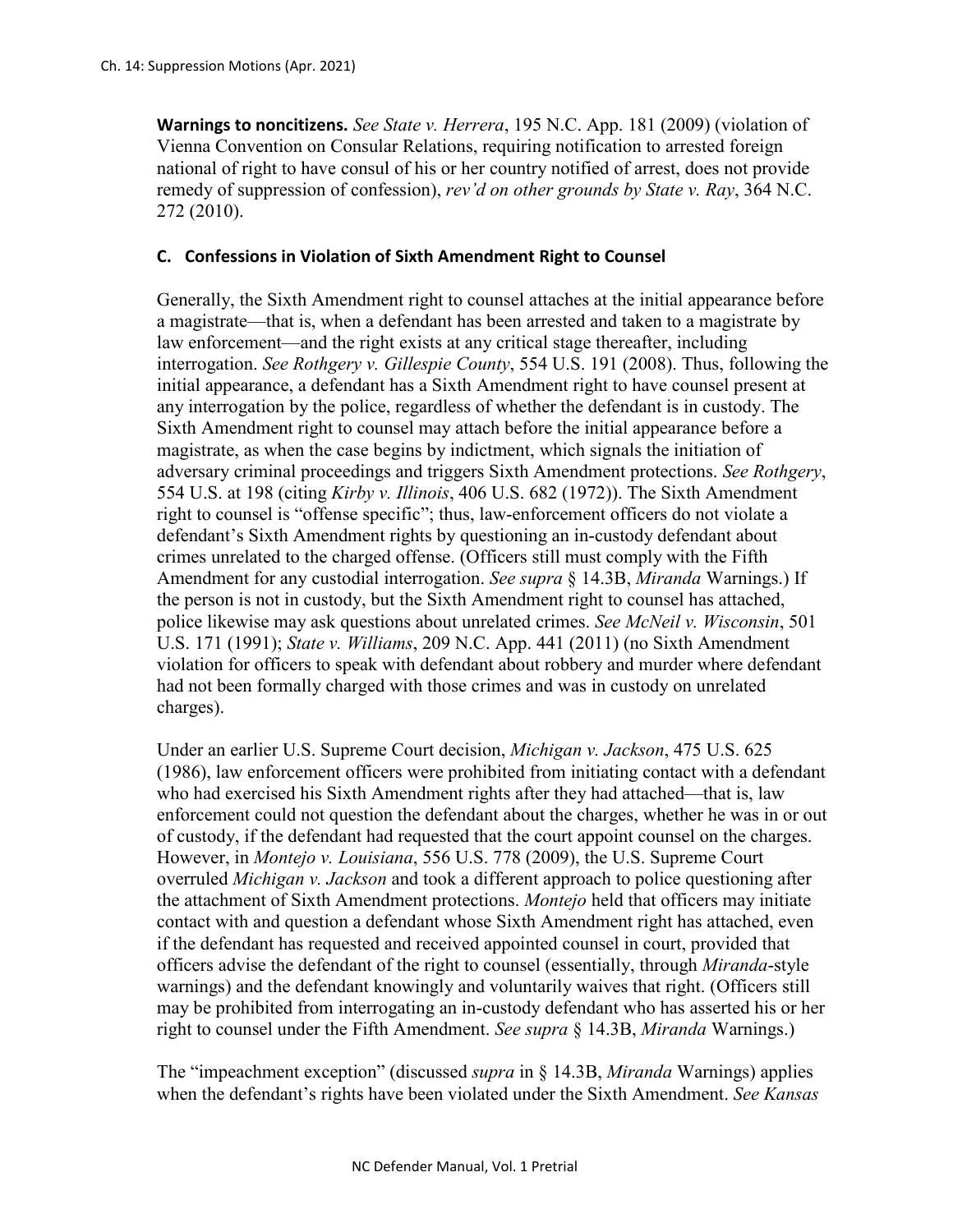*v. Ventris*, 556 U.S. 586 (2009) (defendant's incriminating statement to a jailhouse informant, assumed to have been obtained in violation of the defendant's Sixth Amendment right to counsel, was admissible on rebuttal to impeach the defendant's trial testimony in conflict with the statement).

For a further discussion of the impact of *Montejo* on police questioning after attachment of the Sixth Amendment right to counsel. see Robert L. Farb, *[The United States Supreme](https://www.sog.unc.edu/sites/www.sog.unc.edu/files/reports/Montejoruling.pdf)  Court Ruling in [Montejo v. Louisiana](https://www.sog.unc.edu/sites/www.sog.unc.edu/files/reports/Montejoruling.pdf)* (UNC School of Government, May 30, 2009).

## **D. Confession as Fruit of Illegal Arrest**

If a suspect is illegally seized in violation of his or her Fourth Amendment rights and, as a result of that seizure, gives a statement, the statement is ordinarily inadmissible as the "fruit of the poisonous tree." *See Brown v. Illinois*, 422 U.S. 590 (1975); *Dunaway v. New York*, 442 U.S. 200 (1979); *State v. Graves*, 135 N.C. App. 216 (1999); *see also supra* § 14.2G, "Fruits" of Illegal Search or Arrest.

## **E. Evidence Derived from Illegal Confession**

**Involuntary confessions.** An "involuntary" confession—that is, a confession obtained in violation of due process—"taints" any further confession and any evidence obtained as a result of the confession. *See* 3 LAFAVE, CRIMINAL PROCEDURE § 9.5(a), at 527–28; *Michigan v. Tucker*, 417 U.S. 433 (1974); *see also supra* § 14.2G, "Fruits" of Illegal Search or Arrest.

**Confessions in violation of** *Miranda.* If a confession is obtained in violation of the *Miranda* rule, but is not "involuntary" under the Due Process Clause, the "fruit of the poisonous tree" principle generally does not apply; failure to administer *Miranda*  warnings does not automatically create a coercive atmosphere. *See Oregon v. Elstad*, 470 U.S. 298 (1985). Thus, derivative evidence, such as subsequent statements or physical evidence, obtained as the result of an unwarned but otherwise voluntary confession is not barred. *See id.* (unwarned confession did not taint later warned confession); *State v. Hicks*, 333 N.C. 467 (1993) (following *Elstad*); *State v. Goodman*, 165 N.C. App. 865 (2004) (where defendant's statements were obtained in violation of his *Miranda* rights, physical evidence, including a body discovered as a result of statements, did not have to be suppressed); *see also* 3 LAFAVE, CRIMINAL PROCEDURE § 9.5(a), at 528–33 (discussing inapplicability of the fruit of the poisonous tree doctrine to *Miranda*  violations).

The U.S. Supreme Court has condemned the "ask first, warn later" two-step interrogation technique in which law enforcement officers interrogate the defendant without giving *Miranda* warnings, obtain a confession, and subsequently give the defendant *Miranda* warnings and ask him or her to repeat the confession. *See Missouri v. Seibert*, 542 U.S. 600 (2004) (confession held inadmissible where detectives deliberately withheld *[Miranda](https://a.next.westlaw.com/Link/Document/FullText?findType=Y&serNum=1966131580&originationContext=document&transitionType=DocumentItem&contextData=(sc.UserEnteredCitation))* warnings, questioned defendant until she confessed to murder, and then, after a 15- to 20 minute break, gave defendant *[Miranda](https://a.next.westlaw.com/Link/Document/FullText?findType=Y&serNum=1966131580&originationContext=document&transitionType=DocumentItem&contextData=(sc.UserEnteredCitation))* warnings and led her to repeat prior confession).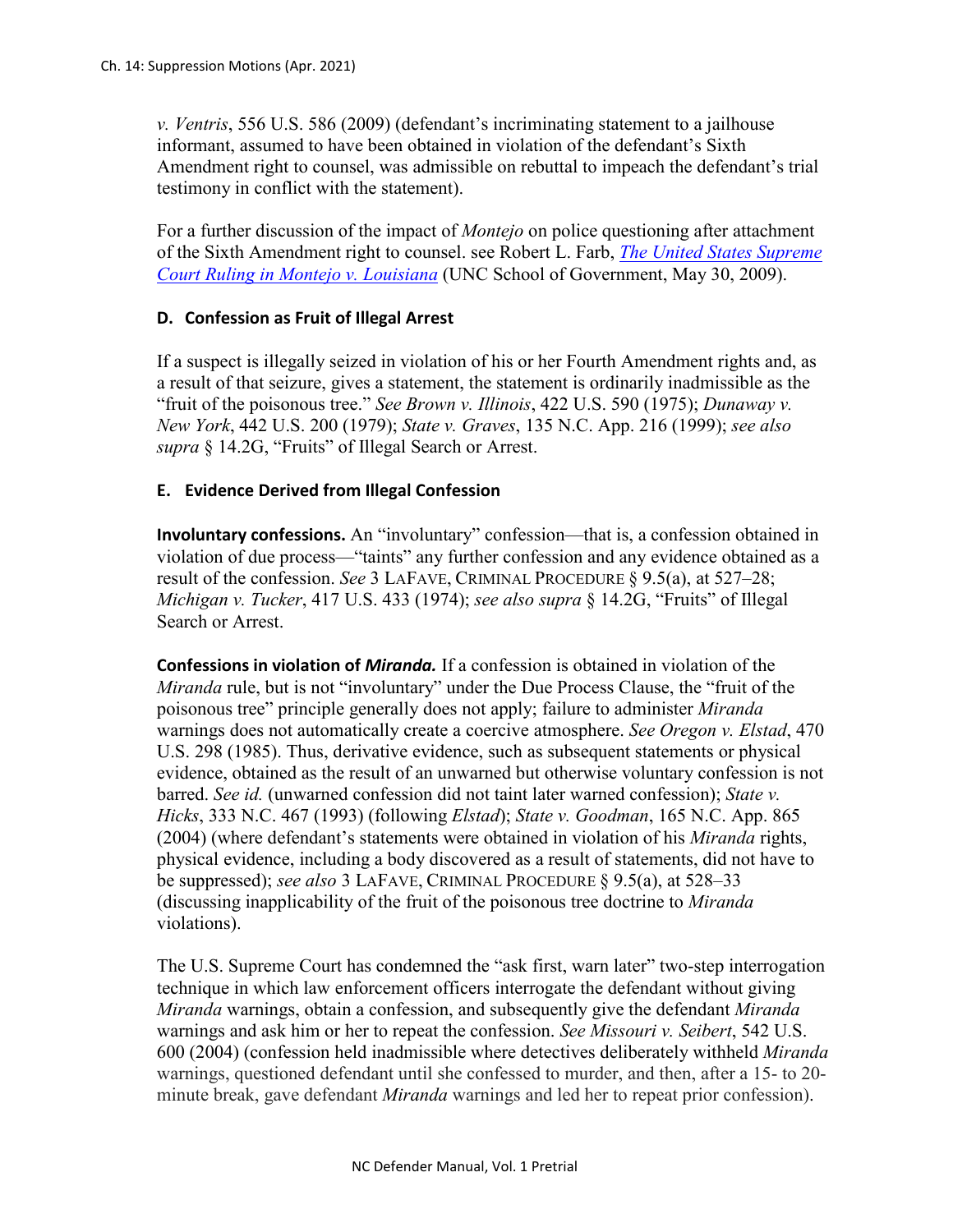*Cf. Bobby v. Dixon*, 565 U.S. 23 (2011) (per curiam) (second, warned confession to murder not suppressed where defendant denied involvement in murder during unwarned interrogation and then reversed course and confessed after *Miranda* warnings).

**Confessions in violation of Sixth Amendment right to counsel.** *See* 3 LAFAVE, CRIMINAL PROCEDURE  $\S 9.5(a)$ , at 532 (taking position that fruit-of-poisonous tree doctrine may still bar evidence discovered as result of statements taken in violation of Sixth Amendment right to counsel).

## **F. Codefendant's Confession**

Generally, one defendant does not have standing to assert constitutional violations in the taking of another defendant's confession and cannot move to suppress the other defendant's confession on those grounds. *See, e.g.*, *Miranda v. Arizona*, 384 U.S. 436 (1966) (discussing the privilege against self-incrimination as an individual's substantive right). Still, the portions of an accomplice's confession that are not genuinely selfinculpatory (for example, "I did it"), but are blame-shifting (for example, "he did it" or "we did it"), are ordinarily not admissible against the non-confessing defendant. Any extrajudicial statement, such as a confession to police or to a lay witness, must meet two basic requirements, discussed below, to be admissible against a criminal defendant. If the statement does not meet these requirements, the defendant who is being blamed may make a motion in limine before trial to exclude the statement and object at trial to its introduction.

First, an out-of-court statement must satisfy the Confrontation Clause of the Sixth Amendment to the U.S. Constitution, as interpreted in *Crawford v. Washington*, 541 U.S. 36 (2004), and article I, section 23 of the North Carolina Constitution. An extrajudicial confession that names or blames an accomplice, particularly if made to the police, will ordinarily constitute "testimonial" statements and will be barred by the Confrontation Clause.

Second, the statement must satisfy North Carolina's hearsay and other evidence rules. Blame-shifting confessions typically will not fall within the scope of a hearsay exception under North Carolina's evidence rules. For a discussion of Confrontation Clause and hearsay restrictions on the admission of codefendants' statements, see *supra* § 6.2E, Blame-Shifting and Blame-Spreading Confessions.

If the codefendants are tried separately, the State ordinarily will be unable to introduce the blame-shifting portions of a confession in light of Confrontation Clause and hearsay restrictions. Thus, the defendant may find it advantageous to move for severance where the confession of a codefendant will be prejudicial to the defendant's case. In a joint trial, if the State wants to offer a codefendant's confession against that codefendant, the State must "sanitize" the confession by removing all direct or indirect references to individuals other than the codefendant who made the confession before the confession may be admitted into evidence. *See Bruton v. United States*, 391 U.S. 123 (1968); *Gray v. Maryland*, 523 U.S. 185 (1998) (replacing defendant's name with a blank space or